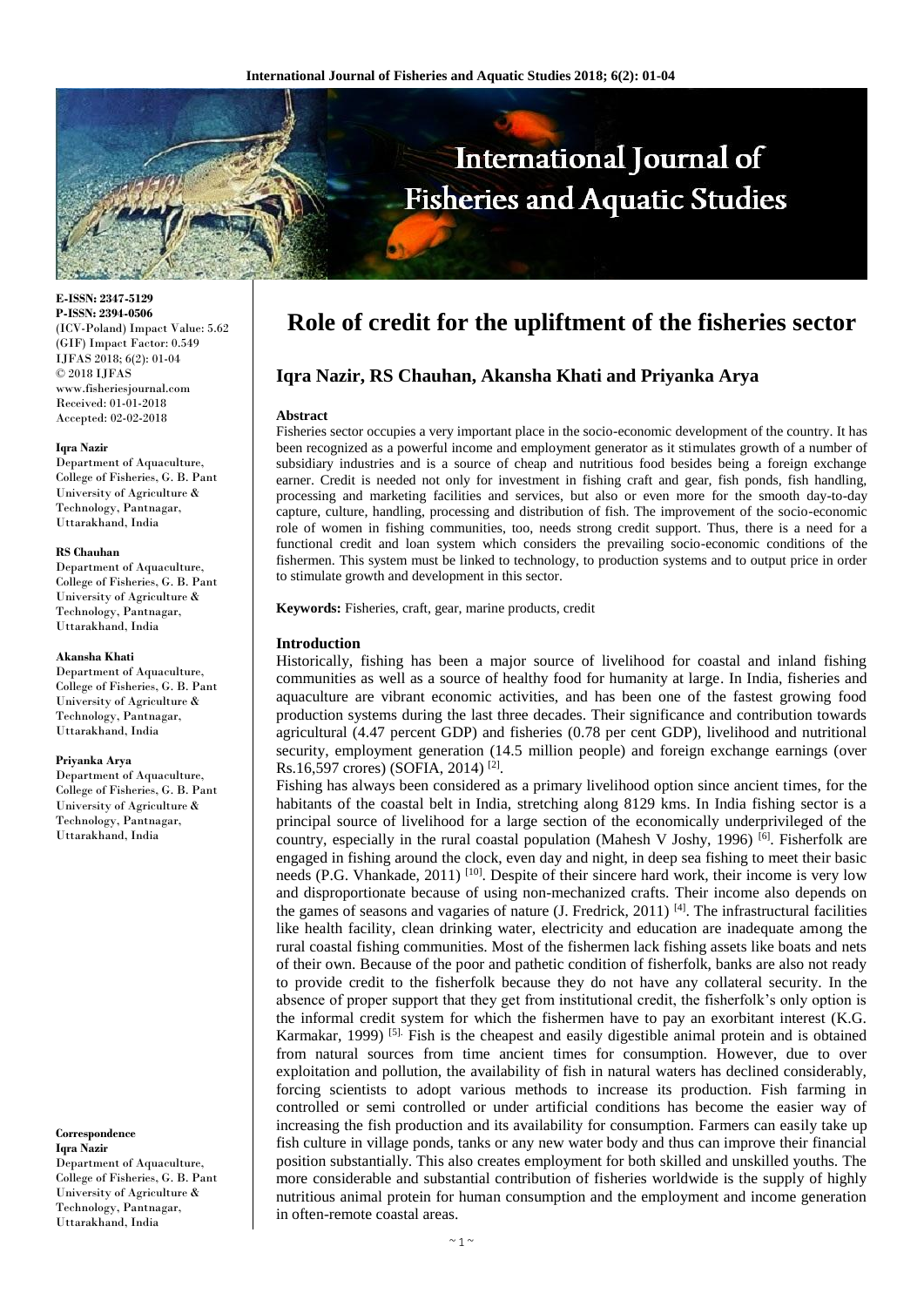The main challenges facing fisheries development in the country have been in assessment of fishery resources and their potential in terms of fish production, development of sustainable technologies for fin and shell fish culture, yield optimization, harvest and post-harvest operations and landing and berthing facilities for fishing vessels, augmenting export of marine products, generating employment and improving welfare of fishermen and their socio-economic status.

## **Background and Status of Artisanal Fisheries and Rural Finance in India**

Fishermen are the backbone of Indian fisheries industry. They come from weaker section of the society; they are economically, politically, educationally and socially backward (Misra, 2001)<sup>[7]</sup>. Artisanal marine fishing still accounts for a major portion of India's total marine fish production, while the number of mechanized boats has been steadily increasing. A wide variety of fishing methods is employed - both active and passive in the exploitation of pelagic and demersal resources, although still limited to the inshore ranges of the continental shelf. The fishing equipment, natural fibres and materials have been replaced by synthetic ones wherever technically feasible and economically viable. Inorder to compensate the financial needs of the growing fishing economy, a system of informal credit has been developed. This system, however, has a number of disadvantages for fisherfolk because of high interest rates and exploitative terms and conditions regarding the disposal of fish. Apart from this, informal credit sources are limited and unequally distributed, leading to regional shortcomings and disparities. The informal credit delivery system, however, has some important advantages, such as quick delivery and flexible loan conditions.

A multi-agency approach having aim to provide a variety of options to rural people and to ensure the efficiency of credit institutions by building competition for each other. At the same time a large bank branch expansion programme was launched in rural areas. Regional rural banks have been sponsored by nationalized commercial banks to reach the far flung areas. Simultaneously the cooperative credit structure has been developed. Apart from the adoption of a multipurpose approach, new institutions and agencies were created to channel rural credit. Agencies such as the Block Development Office, the Small Farmer Development Agency and the District Rural Development Agency and programmes such as the Integrated Rural Development Programme and the Economic Rehabilitation of the Rural Poor, were introduced to provide the necessary institutional arrangements to in ordrer achieve the above-mentioned targets.

The Reserve Bank of India, as the central bank, has regularly financed agriculture since the first Five Year Plan. Refinance for agricultural loans has been provided from 1960s, by a special branch of the Reserve Bank of India called as the Agricultural Refinance and Development Corporation. The range of activities and benefits applicable for refinance has gradually been extended beyond agriculture and covers a variety of rural activities. The corporation itself became active in drawing up projects for rural development. During the early 1980s the Agricultural Refinance and Development Corporation was converted into a separate bank known as the National Bank for Agriculture and Rural Development (NABARD) to remortgage entire credit packages for agriculture, rural and village industries. Till recently, however, growth processes in rural credit excluded artisanal

marine fisherfolk. The traditional cooperative system was not successful among fisherfolk, nor did it emerge as a viable form of organization. The Commercial banks were having very few exceptions as they do not have the required expertise and also had no focus on artisanal fishing. The reasons for this include the remote location of fishing villages and the low social status of fisherfolk and fishing compared to agriculture.

# **Banks**

Banks finance both capture and culture fisheries. They provide advance for the purpose of purchasing crafts and gears, motorisation of crafts, construction of ponds and hatcheries etc. Fisheries financing are classified under the broad division of agriculture and allied activities that is classified as priority sector lending.

NABARD is the institutional agency at the national level which undertakes refinancing all agricultural and allied activities.

# **Types of direct finance**

a) Short-term loans: for fishery related activities

b) Medium and long term loans: Development of fisheries in all its aspects starting from fish catching to stage of export, financing of equipment necessary for deep sea fishing, rehabilitation of tanks (fresh water fishing), fish breeding etc.

# **Margin money**

The margin money ranges from 5-25 per cent of the project cost which varies and depends upon the category of the borrowers i.e. 5 per cent for small farmers, 10 per cent for medium farmers, 15 per cent for large farmers and 25 per cent for others.

## **Security**

The loans are given on the basis of security of movable or immovable properties or on the standing crop.

## **Repayment period**

Repayment period is fixed and is evaluated by the useful life of the asset created and the repaying capacity of the borrower. In case of fisheries it varies from 4 -10 years.

## **Refinance assistance by NABARD**

NABARD supports the fisheries sector mainly by way of refinancing activities. The National Bank's (NABARD) rural development programmes has been working to combat poverty through their credit and development functions. NABARD's refinance to credit institutions rose from 703 crore 1n 1982-83 to Rs. 6683 crore in 16 2001-02. (Ayappan, 2004) [1]. The eligible agencies for refinancing assistance are: Commercial Banks, Regional Rural Banks, Co-operative Banks, Co-operative Agricultural and Rural Development Banks, Primary Urban Co-operative Banks, Self Help Groups and Governments.

NABARD refinance constitutes 28 per cent of the total ground level credit flow to agriculture and allied activities. During 2008-09, NABARD has introduced a product/scheme for supporting small scale Activity Based Groups (ABG) in which capacity building, production/investment credit and market related support have been extended. The scheme focuses on formation and working of groups engaged in same economic activities such as farmers, fishermen, handloom weavers etc to improve their efficiency of production and get higher profits from the market. The scheme operates both on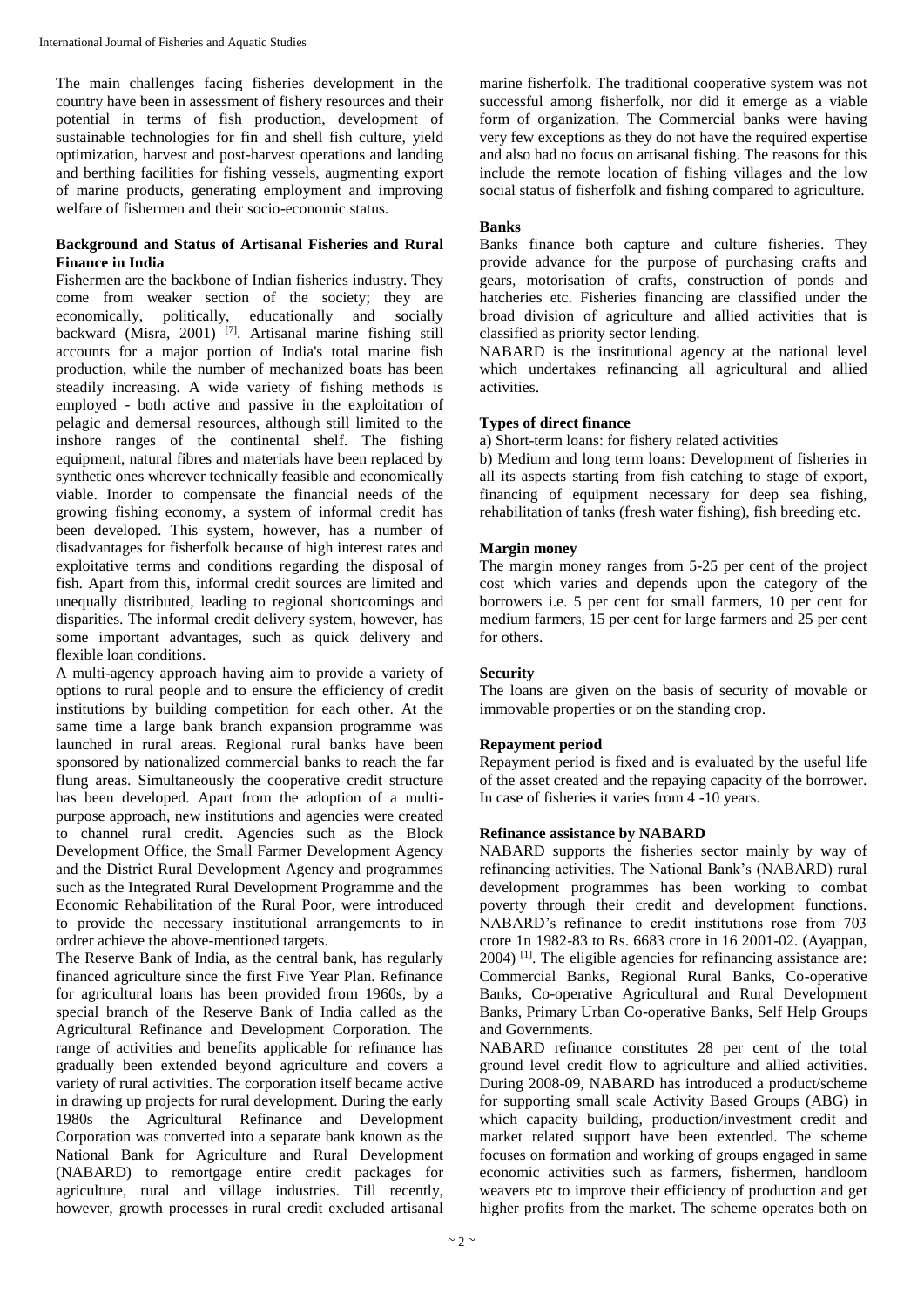grant and loan modes, where loans would cover investment activities and working capital needs of groups (NABARD, 2009) [8]. The refinance assistance to fisheries sector by NABARD is very low and only accounts for 0.3 per cent of the total refinance disbursed (Table 1). It is observed that fisheries refinance from the past years has been fluctuating widely with highest refinance recorded in 2008-09 which constitutes about 0.7 per cent of the total refinance.

| <b>Table 1:</b> Refinance assistance to fisheries sector in India |  |  |  |
|-------------------------------------------------------------------|--|--|--|
|-------------------------------------------------------------------|--|--|--|

| Year    | <b>Fisheries sector</b> | <b>Total Refinance</b> |
|---------|-------------------------|------------------------|
|         | (Rs. Crore)             | (Rs. Crore)            |
| 2001-02 | 36.35 (0.5%)            | 6682.91                |
| 2002-03 | 34.73 (0.5%)            | 7418.7                 |
| 2003-04 | 23.25 (0.3%)            | 7605.2                 |
| 2004-05 | 25.63 (0.3%)            | 8577.4                 |
| 2005-06 | 38.49 (0.4%)            | 8622.3                 |
| 2006-07 | 38.30 (0.4%)            | 8795.02                |
| 2007-08 | 25.45 (0.3%)            | 9046.27                |
| 2008-09 | 77.15 (0.7%)            | 10535.2                |
| 2009-10 | 56.62 (0.5%)            | 12009.0                |

Source: Annual report NABARD various years

In case of marine fisheries, both capture and culture fisheries are given assistance. In capture fisheries; traditional boats, motorisation of traditional crafts, mechanised fishing vessels and deep-sea fishing are given assistance. In case of culture fisheries; assistance is provided for mariculture in coastal waters and open sea culture in cages. In inland capture

fisheries, various crafts and gears for fishing in reservoirs/rivers are eligible for refinance. In case of culture fisheries, the schemes are composite fish culture, fish seed hatchery, culture of air breathing fishes, tilapia culture, culture of trout, integrated fish culture, sewage fed fisheries, ornamental fish breeding, fresh water prawn hatchery andmonoculture/polyculture of freshwater prawn & fish. Under brackish water fisheries, shrimp farming in traditional systems and hatchery, culture of finfishes, culture of pearl oyster, edible oyster and mussels are eligible for refinance assistance. Assistance is also provided to auxillary activities like establishment of ice plants, feed mill, cold storages, and net making units and for processing and value addition. Apart from the schemes mentioned above, activities like mud crab fattening, surimi production, chitosan preparation, paddy cum fish culture and establishment of IQF processing unit are supported by refinance assistance. Refinance assistance is also provided for research and development activities related to fisheries.

In fisheries sector, NABARD provided indirect assistance to 22765 mechanised fishing vessels, 75019 other vessels, financed 5371 ha of brackish water aquaculture and 417000 ha of fresh water aquaculture as on 31stMarch 2009. Refinance is provided by NABARD to different financial institutions providing fisheries finance. Among the various in stitutional service providers providing fisheries finance, commercial banks are the leading with a refinance assistance from NABARD to the extent of Rs. 3271 lakh.

**Table 2:** Refinance by NABARD to various agencies for fisheries financing

| <b>Financing Agency</b>     | 2007-08 (Rs. Lakh) | 2009-2010 (Rs. Lakh) |
|-----------------------------|--------------------|----------------------|
| <b>KSCARD Bank Ltd.</b>     | 753                | 865                  |
| <b>Commercial Banks</b>     | 812                | 3271                 |
| State Coop. Banks           | 607                | 453                  |
| <b>Regional Rural Banks</b> | 373                | 873                  |
| Total                       | 2545               | 5462                 |

### **Co-Operatives**

Cooperatives are one of the oldest and most important ancient socio- economic organizations in the world. During the long history, the cooperative movement has proved itself to be stable, competitive and popular among people and fulfilled the needs of its members and society (Misra, 2001) [7].

The fishery co-operative movement in India began in 1913 when the first fishermen's society was organised under the name of 'Karla Machhimar (Fishermen) Co-operative Society' in Maharashtra**.** In 1946, the Cooperative Planning Committee recommended that the stable assistance for fishing industry should be given through cooperative credit society (Vhankade P.G., 2011)  $[10]$ . Primary societies may be organized at the village level and horizontally or vertically and they may be linked up with federated bodies at certain regional or district level federated co-operatives. In India, there are about 11847 primary fishermen co-operative societies. The district level co-operatives are further affiliated to the state level federation. There are 108 central societies in the country. The primary/district co-operative societies, in which fisher folk are members/beneficiaries, operate their own schemes which will result in their ultimate benefit.

### **Special Programmes**

Several special programmes have been started up by the government for encouraging development schemes in recent years to assist the low income group in the rural areas. The schemes which are of particular interest to small-scale fisheries under this programme are (a) the Fish Farmers Development Agency (FFDA), (b) the Small Farmers Development Agency, and (c) Integrated Rural Development Programme (P. Vedavyasa Rao, 1980)<sup>[9]</sup>

### **Major Issues in Fisheries Credit**

There is very limited access to both formal and informal credit system among the enterprising, laboring and low income fishermen; Lack of viable and profitable aquaculture projects and the attendant risks (e.g. weather aberrations; business and financial risks; market risks); Provision of credit is limited to fishermen by the rural financial institutions; marginal fishermen are not on the demand side. Marginal fishermen are not considered credit worthy mainly because: (1) they lack physical and livelihood assets, including land that can be used as collateral; (2) they do not possess expertise in technology ; (3) they tend to be more individualistic, are not functionally organized and (4) they do not have good credit history. Also the banks do not have a reliable database of their financial details and capacity to pay.

### **Reasons for the Failure of Credit Schemes**

From the past few years only some artisanal fisherfolk have been included in credit schemes under rural development